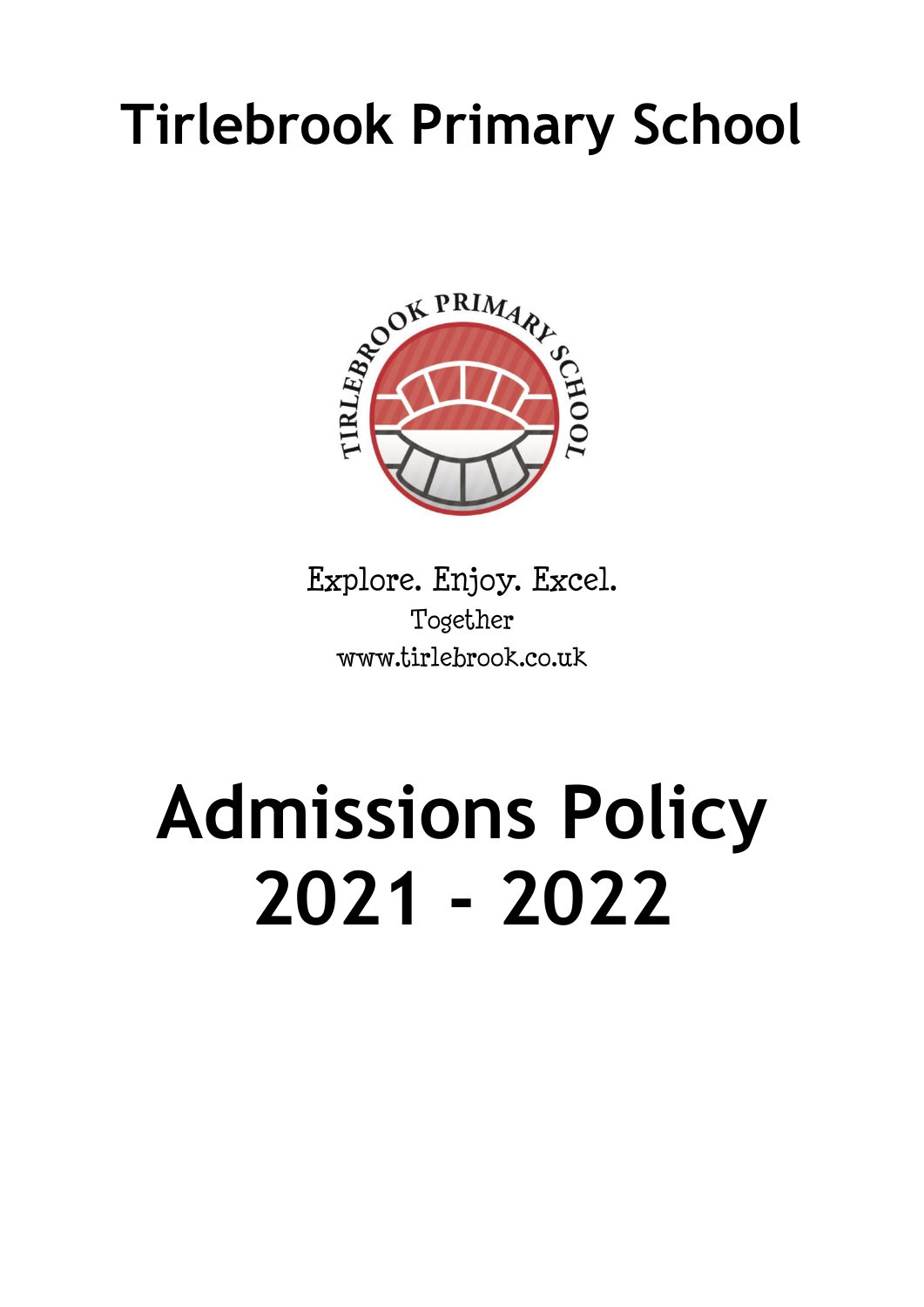

Tirlebrook

#### Explore. Enjoy. Excel.

Together

www.tirlebrook.co.uk

## **ADMISSIONS POLICY Academic Year 2021 - 2022**

#### **Foreword**

This document sets out the admissions policy for Tirlebrook Primary School for the academic year 2021 - 2022. A copy can be found on the school website at: [www.tirlebrook.co.uk](http://www.tirlebrook.co.uk/)

The governing body's role within admissions is to ensure that each application is dealt with fairly and confidentially, and that procedures and criteria outlined in this document are adhered to. The policy reflects the decisions made by the Governing Body in December 2019.

#### **1. Admissions Procedure for September Intake for Reception Children**

In Gloucestershire, children can start school in the September of the school year in which they reach the age of five. Parents are able to make an appointment to look around the school or are welcome to attend one of our Open Mornings, in the Autumn Term, before completing the application form. Applications must be returned to the Local Authority (LA) by the date set on their form.

Any applications received after the cut-off date will be deemed 'late' and a place will be offered only if space is available.

Offers of a place will be communicated to parents by letter / email from the LA and data will be used to coordinate admissions within the Tewkesbury area.

Confirmation of acceptance must be communicated to the LA to secure the place offered to their child. Successful applicants will be invited to attend an induction meeting where the programme for gradual admission will be explained.

If applications exceed the Published Admission Number (PAN) then the 'Criteria for Admissions' are applied. This may result in some parents not being offered a place for their child at this school. Tirlebrook Primary School has a set Published Admission Number (PAN). This is the number of children it is obliged to admit per year group and is currently set at 30. This number is based on a capacity assessment which takes into account the area of teaching and non-teaching space available. This ensures that health and safety is not compromised and the quality of teaching and learning in the school is not adversely affected.

If no place is offered, unsuccessful applicants will be given information regarding an appeal to this decision. (See appeals procedure).

#### **2. Gradual Admission**

The school's absolute priority is to ensure every child is made secure and welcome in their new environment and so time is taken to gradually introduce them to the school.

During the Induction Meeting, parents are informed of the number and times of the sessions their children will attend school in their first few weeks of term. These adhere to the current legislation and gradually increase until the child is in full time education (10 sessions per week).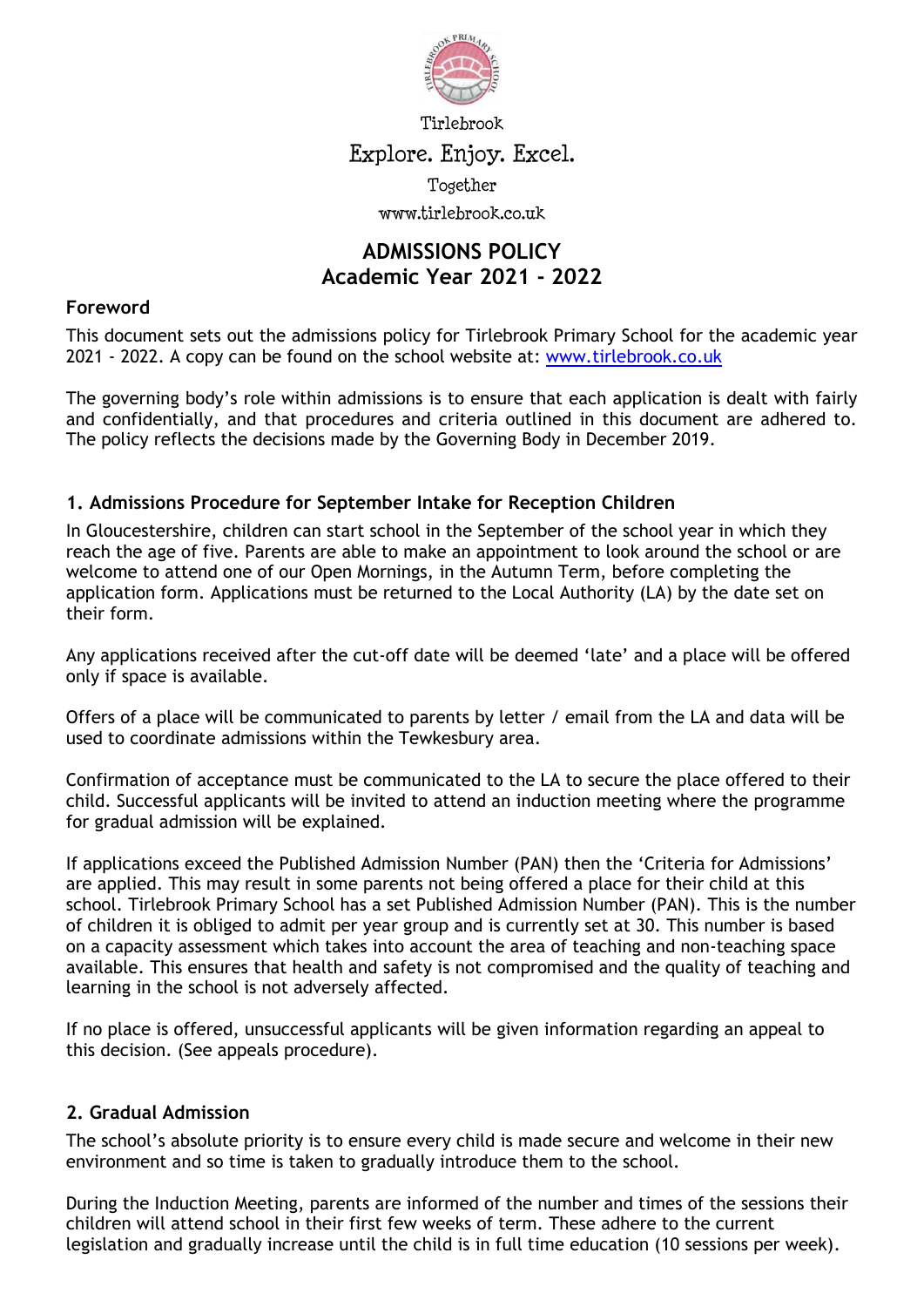#### **3. Compulsory School Age**

In England, all children are entitled to start school in the September following their fourth birthday. This means that the oldest children in the school year will turn five as soon as they begin Reception, while the youngest will have only just celebrated their fourth birthday. Although most children start school in the September after turning four, they are not obliged to be in education until they are of Compulsory School Age (CSA). This is a set point in the year following their fifth birthday:

- Children who turn five between 1 September and 31 December reach CSA on 31 December.
- Children who turn five between 1 January and 31 March reach CSA on 31 March.
- Children who turn five between 1 April and 31 August reach CSA on 31 August.

This means that 'summer born' children – those born between 1st April and 31st August – don't have to start school until a full year after they could have been admitted.

#### **4. Admission of 'Summer Born' Children for Reception Entry**

Parents may request that their child's school starting date is delayed by a year if they are 'summer born' (between 1st April and 31st August). Parents must still apply for a place in the child's correct admission year following the standard application process timeline. A request for delayed entry must be submitted at the same time. If a request is made to delay a child's school entry, the school has the right to decide whether the child can start in Reception class a year late (i.e. a full year after they could have been admitted), or whether they begin school by going straight into Year 1 with their normal age group, missing the entire Reception year.

#### **5. Deferred Entry for Infants**

A parent may be offered and accept a place in Reception for their child but then ask to defer their child's entry until they reach Compulsory School Age, or take up the place part-time until their child reaches Compulsory School Age. Tirlebrook Primary School may agree to this request provided the place is taken up within the same academic year.

#### **6. Decisions About Delayed or Deferred Entry**

The Governing Body will make a decision on behalf of Tirlebrook Primary School about any delayed or deferred entry applications. An agreement must be reached by all parties before a delayed or deferred entry can be approved. Full details can be found in the GCC Guidance Booklet:<http://www.gloucestershire.gov.uk/schooladmissions>

### **7. Admission Procedure for Pupils other than Reception Intake**

#### **(In-Year Admissions Applications)**

In-year admissions applications are all those made outside the normal admission round for children of Compulsory School Age, i.e. those applications made during the academic year (after the first day of the Autumn Term) for any school place in Reception through to Year 6. For in-year admissions applications, parents should apply directly to the school by contacting the Administrator, who will arrange for an admissions pack, including an application form, to be made available.

Email: [admin@tirlebrook.gloucs.sch.uk](mailto:admin@tirlebrook.gloucs.sch.uk) Telephone Number: 01684 293549

If no spaces are available in the required year group, parents will be referred to the In-Year Admissions Team at GCC who will help them to find a place in an alternative school and give advice about the appeals procedure.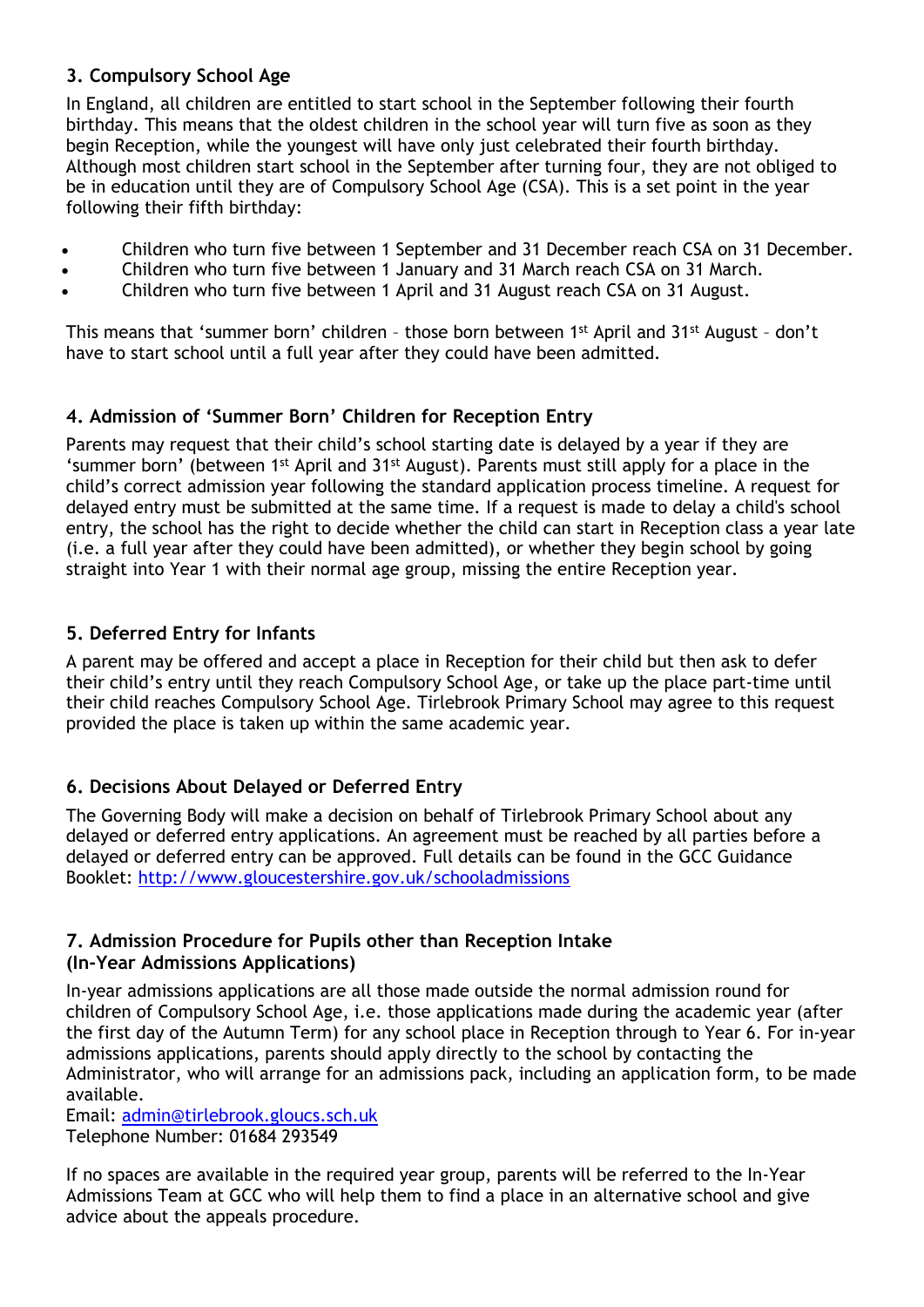#### **8. Appeals Procedure**

Parents who are refused a place for their child have the right to appeal this decision. Parents wishing to appeal should obtain an Appeal Form from the school. This form should be returned with any supporting evidence to the Clerk of the Appeals Committee within 20 working days of the date of the letter confirming the decision not to offer a place.

The Appeals Committee will give parents an opportunity of appearing and making oral representations. Attending parents may be accompanied by a friend or representative if they wish. The Appeals Committee will meet within 40 working days, on receipt of a letter of appeal for a Reception place or within 30 school working days on receipt of a letter of appeal for an in-year admission. Notification of Appeal decisions will be made in writing to the parents.

For further information about the appeals process, please visit the GCC website: [https://www.gloucestershire.gov.uk/education-and-learning/school-admissions/information-on](https://www.gloucestershire.gov.uk/education-and-learning/school-admissions/information-on-admission-appeals/)[admission-appeals/](https://www.gloucestershire.gov.uk/education-and-learning/school-admissions/information-on-admission-appeals/)

#### **9. Admission Criteria Priority**

Where applications for admissions exceed the number of places available, the following criteria will be applied, in the order set out below, to decide which children to admit:

a) A 'looked-after child' ([https://www.gloucestershire.gov.uk/education-and-learning/school](https://www.gloucestershire.gov.uk/education-and-learning/school-admissions-scheme-criteria-and-protocol/school-admission-protocols/)[admissions-scheme-criteria-and-protocol/school-admission-protocols/\)](https://www.gloucestershire.gov.uk/education-and-learning/school-admissions-scheme-criteria-and-protocol/school-admission-protocols/)

b) A child's links with the school through siblings who are on roll at time of admission

c) Children of staff in either or both of the following circumstances:

- Where a member of staff has been employed at the school for two or more years at the time at which the application for admission to school is made
- The member of staff is recruited to fill a vacant post for which there is a demonstrable skill shortage

d) Children with the strongest geographical claim, measured in a straight line from the ordnance survey address point of the child's home address

Where any particular category at points a) and b) above is oversubscribed, criterion d) (strongest geographical claim based on straight line distance) will be used to determine which child is offered a place.

In the event of a tie, involving two or more children when applying criterion d) (the strongest geographical claim based on straight-line distance), where there are not enough places available to offer all children a place at the school, a process of random allocation will be followed by the Local Authority. This will be overseen by an independent person.